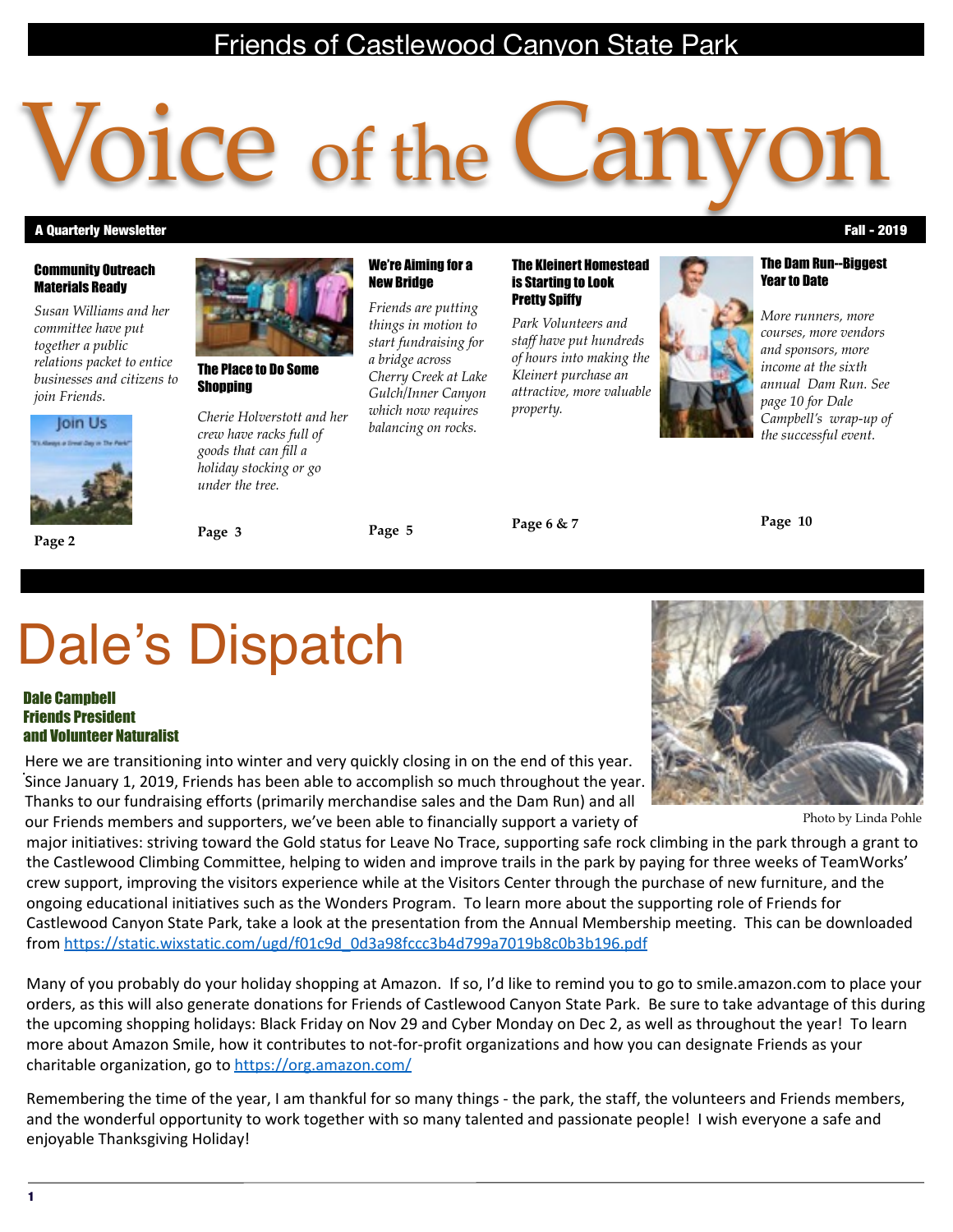### **New Brochure Features Lots of Photos**

Susan Williams Friends Board Member and Volunteer Naturalist

The new Friends of Castlewood Canyon brochure is informative, colorful and clearly supports the mission of Friends -- to Preserve, Protect and Promote the rare and valuable resources within the park. It is an easy-toread tri-fold to hand to any prospective member of Friends of Castlewood.

Design for the new brochure was based on 'a picture is worth a thousand words'. The team who worked on the layout and text kept this in mind each step along the way. The finished tri-fold shows the beauty of the park, informs individuals and businesses about the benefits of joining Friends, and provides links to the Friends' web site throughout for more information about the Friends organization and its accomplishments.

Currently, in the final stage of production, we are developing a portfolio that can be handed to potential donors and business partners. It contains additional pieces about the park and Friends, such as a recent issue of *Voice of the Canyon.* 

To receive a copy of the new brochure contact Susan Williams at  $susanpw1994@gmail.com$ . Brochures will soon be available in the Visitor Center and at events.

Thanks to Liz Bade, Dale Campbell, Jeannette Littlejohn, Margaret O'Connor and Susan Williams for contributing to our new brochure.

### Your Friends Board of Directors

**Oficers: President Dale Campbell** (719) 592-9193 dale\_campbell\_co@msn.com

**Vice President Travis Brown** (303) 884-9982 Travisab6@hotmail.com

**Secretary Sharon Boyd** (719) 592-9193 sharon\_boyd\_co@msn.com

**Co-Treasurers Liz Bade** (303) 841-4874 epbincolo@gmail.com **Jeannette Littlejohn** (303) 841-1630 jalitt90@msn.com

**Board Members: Chris Glaeser** (303) 601-6391 chris.glaeser@comcast.net

**Bev Finamore** (720) 289-5020 **bevfinamore@gmail.com**

**Bridget Milnes** (303) 660-4986 **milnes6739@gmail.com**

**Susan Williams** (720) 840-8886 Susanpw1994@gmail.com

### Join Us

"It's Always a Great Day in The Park!"



Helping to Preserve, Protect, and Promote Castlewood Canyon State Park since 1997



castlewoodfriends.org

Friends meetings are held in the Visitor Center the 2nd Saturday of the month. The next meeting is Dec. 14 at 10 a.m. You can call or email officers and board members anytime.



Photo by Jenn Haniszewski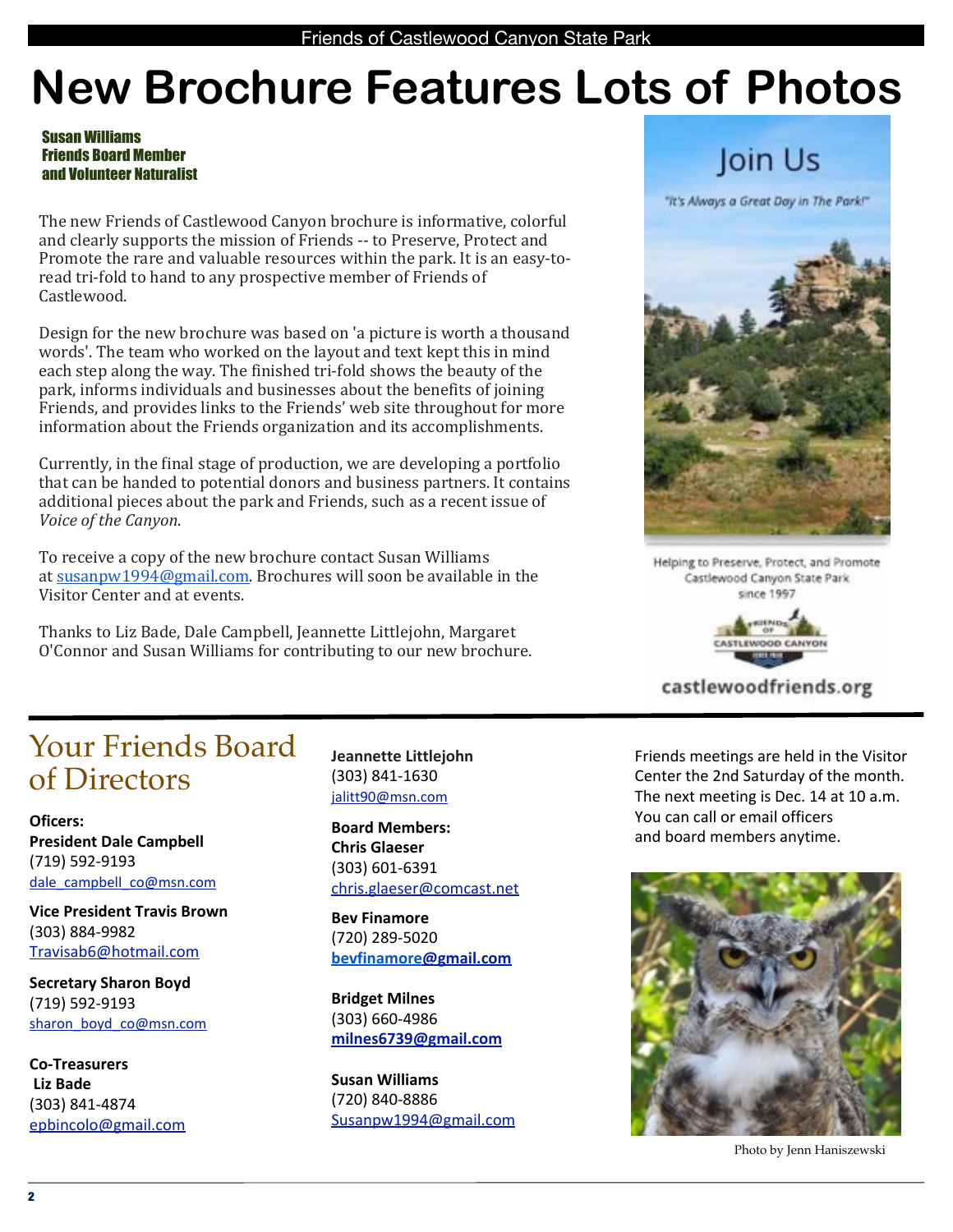### **News from the Top**

### Brent Lounsbury Park Manager

Well we've had our busiest fiscal year ever, with 190,000 visitors to the park between July 2018 and June 2019. This topped our previous peak in FY 2017 by 30,000. Thankfully, we are fully staffed so the increased visitation didn't put a strain on us like it did in 2017.

We had a number of successful projects this last summer, foremost among them was the widening and smoothing out of Lake Gulch for emergency access. The trail work, overseen by Joe, combined with a new off-highway vehicle allows us to get injured or ill people out of the canyon much easier and quicker than we've been able to do before.

I'll be submitting capital requests at the first of the year, asking for additional funding for our roads, which we all know are in bad shape. We are hoping to get \$75,000 to go with the \$75,000 we have this fiscal year. We want to keep up with repairs, and to get the road in good enough shape that at some point here we can get a new asphalt overlay (\$1 million  $+$ ). I'm also going to be asking for another \$70,000 to finish the Kleinert resident volunteer site. Our vault toilets also need replacing, and they're on the 5-year plan for our region.

We have a trail grant this year to repair the erosion issues on the Creek Bottom Trail near the waterfall. The original cause of the erosion can be traced back to the collapse of the Dam in 1933. Every heavy rainfall continues to wear away at this area. The repair could be done with a CDOT type of retaining wall, but we are hoping a riprap type of erosion prevention will be viable for more of a more natural look.

I welcome Friends efforts to help find funding sources for a bridge over Cherry Creek at the intersection of Lake Gulch Trail and Inner Canyon Trail. Liz and Rachel are working on a grant request to secure \$90,000 from the great outdoors fund, a new crowdsourcing site. Hopefully we'll get selected and have a strong response! In the end the bridge could be more than this, but this money would be a \*huge\* help.

We are hoping for Friends support for at least one week for Team Works again in 2020. We also need Leave No Trace (LNT) to be funded for the next year. The park's Visitor Center needs support to create seasonal displays, which we hope to have in place for the coming summer. Rachel will be working on designing these during the slow months.

### **Playing Santa at the Park**

Cherie Holverstott Friends Member and Volunteer Naturalist









No, those cool stockings are not for sale. They are merely on display giving you an idea of what to stuff in the ones you have hanging on your own fireplace. Caps for men, caps for women, long sleeve hoodies in fall and winter colors, stickers for your bumper or water bottle, Liz Bade's illustrated bags in various sizes, and walking sticks and fancy headed canes. Don't forget that the proceeds from Liz's bags (\$628 so far this year) go to the Wonders Program that helps schools bring kids to the park who have not had that opportunity before.

Get out to the park and do a little Holiday shopping. There's lots more available than these pictures show. Remember that Friends members get 10 percent off, and most importantly, merchandise sales contribute to the

Friends treasury and that money all goes to doing good in the park.

Perhaps you can volunteer to help with crafts and other events on Black Friday at the park and do a little shopping at the same time. (Call Rachel if you can help.)

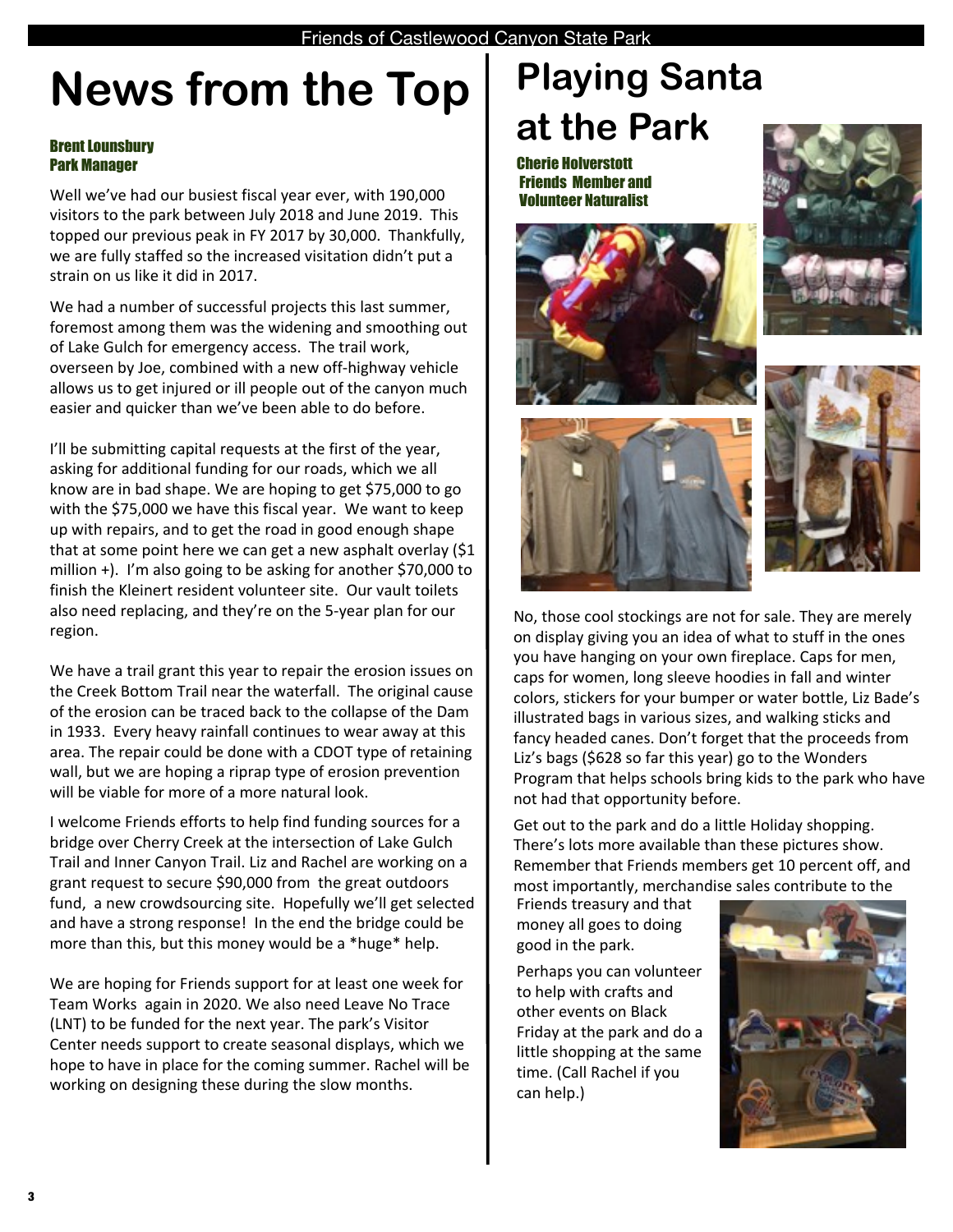### **Meet Bev Finamore and Bridget Milnes, Our New Officers**

Like many of us, I found Castlewood Canyon through a little article in the Parker Chronicle about volunteer training. Never living west of Kansas City, I thought this would be a great way to learn. Hiking with my Dad taught me flower and trees of that area, but here in 2003, I didn't even know the things in my yard, so off I went.

I do have the distinction of being a member of the one and only crash course "Boot Camp" of 2004. It was a quick



introduction to the park and then we trained again in 2005. One thing that got my attention was the story about the dam, and how it flooded Denver, and being from Ohio, wait a minute, water does not flow north! Training has come a long way since then and I take a few classes every year.

Following the corporate automotive life, we moved our family 14 times before landing in Colorado. For a while it was packing-unpacking-settling kids-dog-cat and then packing again. During this time I had quite a few jobs in the accounting/bookkeeping area and spent 9 years on one of our longer stops with Procter & Gamble in Charlotte, NC. That's when Carl and I became NASCAR fans. Living so close to lots of tracks our Sunday's were spent watching races. Now, I'm working part-time and have more time for the park. I love all the special events, Dam Days being my favorite when I dress in costume as Emma, an early settler from Missouri.

Then along came Leave No Trace! Something I have always had a passion for, litter, all kinds of trash, and of course dog poop, in my neighborhood, my local park and, of course, at Castlewood Canyon. The 7 Principles are easy to follow and give us a lead into discussions with visitors. I am hoping that in 2020 we will become a "Gold Standard" Park and there will be plenty of opportunities to volunteer and spread the message. 

I do have a husband, son and daughter, and 7 grandchildren, ranging in age from 22 down to 9. They are my joy. Four of them live here, so they keep me busy driving hockey and soccer with our son-in-law while our daughter travels. Next to working and volunteering in the park, I love to cook and am experimenting with a new Traeger. And I always make time for my real love--quilting.

 $\mathbf \Pi$  Frankly if given a choice, I'd rather spend five hours sweating in the yard than cleaning the house in air conditioned comfort.

My journey to Castlewood Canyon State started in my birthplace of Cheltenham, England. We came to America in 1947 and settled in White Plains, NY.

I come from a long line of nature lovers and growing



up we always had a cat and my mom fed peanuts to a tame squirrel through a hole in a bathroom window screen. That stopped after it fell off the windowsill while my mom was in the bathroom. After we stopped laughing, the hole was fixed.

Vacations were scenic road trips to the Pocono Mountains. After dinner we'd hop in the car and go "deer spotting" down secluded back roads where we'd watch them graze in open meadows or drink from a roadside pond. On one occasion my dad got the car stuck in the mud and we had to walk home. Oops! To this day I never tire of seeing wildlife in the wild.

After two years at Centenary College in New Jersey, I transferred to the University of Denver where I graduated with a masters degree in mass communication. My thesis was on the use of videotape in a psychiatric residency training program, a video program I started while at DU. When I left the medical school, I used my video and photographic skills in a general medical/surgical hospital. After the hospital closed, I returned to journalism writing and editing articles in healthcare and the equestrian sports. Eventually the horses won out and I became a certified instructor, dressage judge and part-time employee at a saddle shop in Littleton.

Throughout my professional career, animals and nature remained close to my heart. My idea of a great vacation is a wildlife adventure. I've been fortunate to visit east and south Africa before it was discovered and have watched polar bears in Churchill before climate change hit the headlines. But my greatest thrills have come from being up and very close to grizzly bears in Alaska. With unarmed guides, it was really a heart pounding experience.

As a volunteer naturalist I've adopted the east canyon bluebird trail headed up by Kathy Dressell whom I worked for when she owned the birdseed store in Stroh Ranch.

I'm honored to be a board member and looking forward to new challenges and opportunities in the coming year.

As Ron says......"It's always a good day in the park."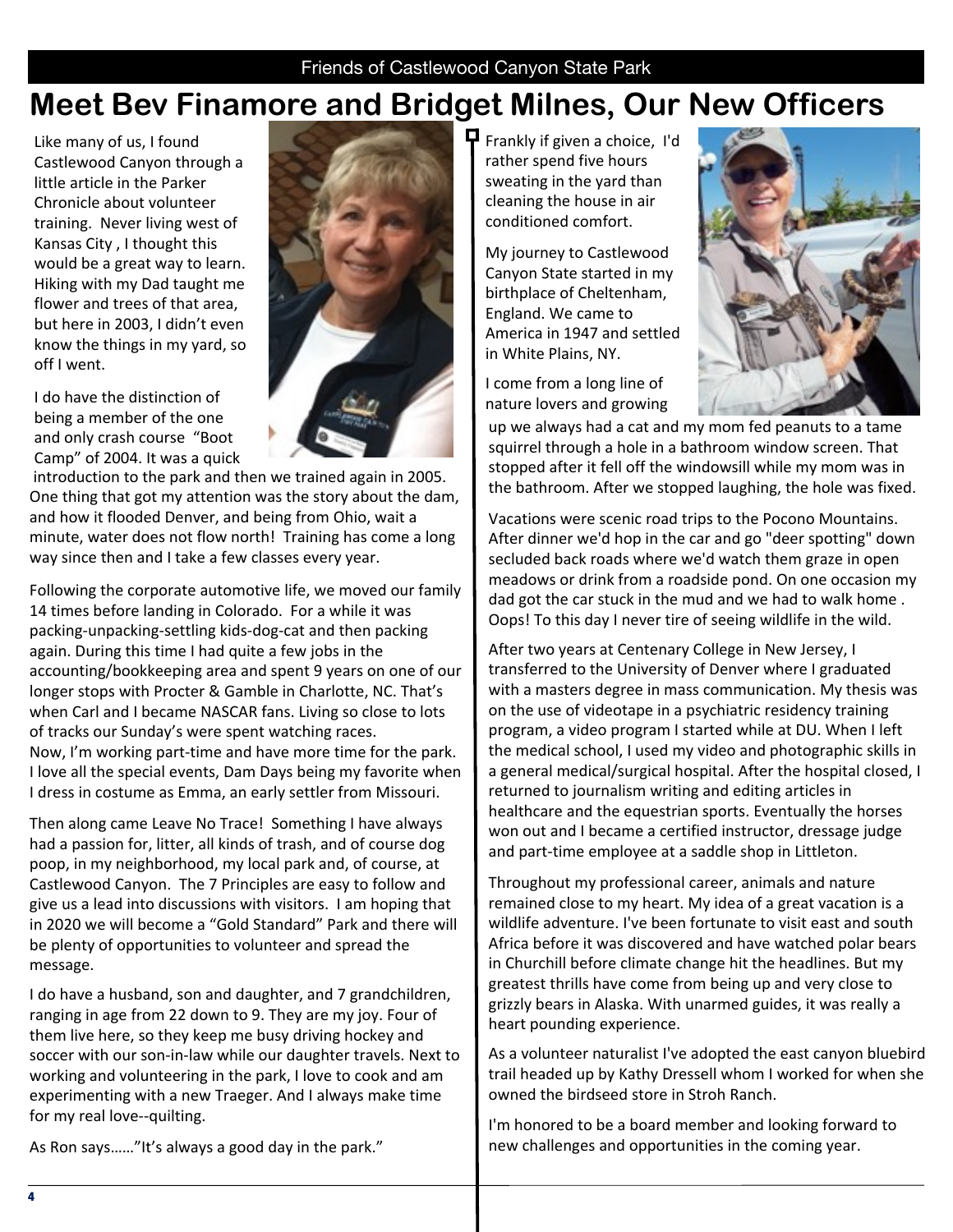# **"Bridge to Somewhere" Moving Toward a Reality**

#### Dale Campbell Friends President and Volunteer Naturalist

As many of you know from hiking the trails from the Canyon Point area, crossing Cherry Creek at the end of the Lake Gulch Trail requires some dexterity and balance. At the existing "boulder crossing", there is definitely room for improvement, as park staff, volunteers and Friends have talked about for some time. Happily, we have come figuratively to a crossroads and all have agreed to move in the direction of building a bridge over Cherry Creek at this point in the trail.

So, why is this even mentioned in a Friends newsletter? Because, to get the bridge and site designed and built, funds will be needed. And, that's where Friends comes in  $-$  to take the lead on gathering the funding for this special project. Just as we have from the very beginning in 1997/98 to raise funds for buying property to protect the park and even with the Kleinert property acquisition, Friends and the surrounding communities rally around fund raising for initiatives that improve the park and the visitors' experiences. The current efforts by Friends are focused on defining just what form these fundraising efforts might take.

At this point, a bridge configuration needs to be defined, the design needs to be done, design and construction estimates need to be determined and eventually, a contractor will need to be selected and paid for their work. Thus, the fundraising will likely be defined in stages to help move each phase of the overall effort along. With assistance from Liz Bade, the Friends Grant Writer/Coordinator, Friends has already helped Ranger Rachel Courtright submit a grant based on crowdfunding initiatives. More specific fundraising initiatives will also be initiated.

For the moment, we would like you to consider this information as a prekickoff public service announcement. So, please begin thinking about what you would like to see Friends arrange for this initiative and who -corporate/ private donor -you think might could rally around this project to improve the park experience. Additionally, its now possible to make your donation or direct someone else how to make a donation for the bridge. Just go to the Bridge Fundraiser web page (https://www.castlewoodfriends.org/the-bridgefundraiser) on the Friends website. And, if you have experience in this arena  $$ fundraising, or know of someone who could possibly provide guidance for Friends in this endeavor, please let me know. We're currently building committees to focus on this initiative. Your help is welcomed!

When the time is right, we will announce a formal kickoff for the fundraising. Included in the formal kickoff will be an invitation-only hike to the bridge site with an on-trail overview of the construction concept, as well as a brief social event afterwards. This and other festivities will be planned to let park visitors and the surrounding communities know about next steps for the "Bridge to Somewhere." So, as they say, **Stay Tuned!** 



Photo by Dale Campbell

View of current crossing area at Cherry Creek, looking north. No more wet feet when we build a

### **Ready for More Concerts in the Park in 2020?**

### Dale Campbell Friends President and Volunteer Naturalist

Yes, in 2020 we will continue what has become a summer tradition at Castlewood Canyon State Park. Mark Cormican enjoys playing for visitors twice during the summer season and is looking forward to his return visits this coming year. Be sure to mark your calendars to make sure you don't miss Mark in 2020. The two dates are Sunday, June 28 at 6:00pm and Sunday, September 13 at 5:00pm. Mark and I talked about scheduling for Sundays, thinking it will be a good opportunity for folks to finish their weekends with a delightful outdoor evening of music. We hope you think so, too. And, if you have any suggestions for additional 2020 concerts we can add to the calendar, please let me know.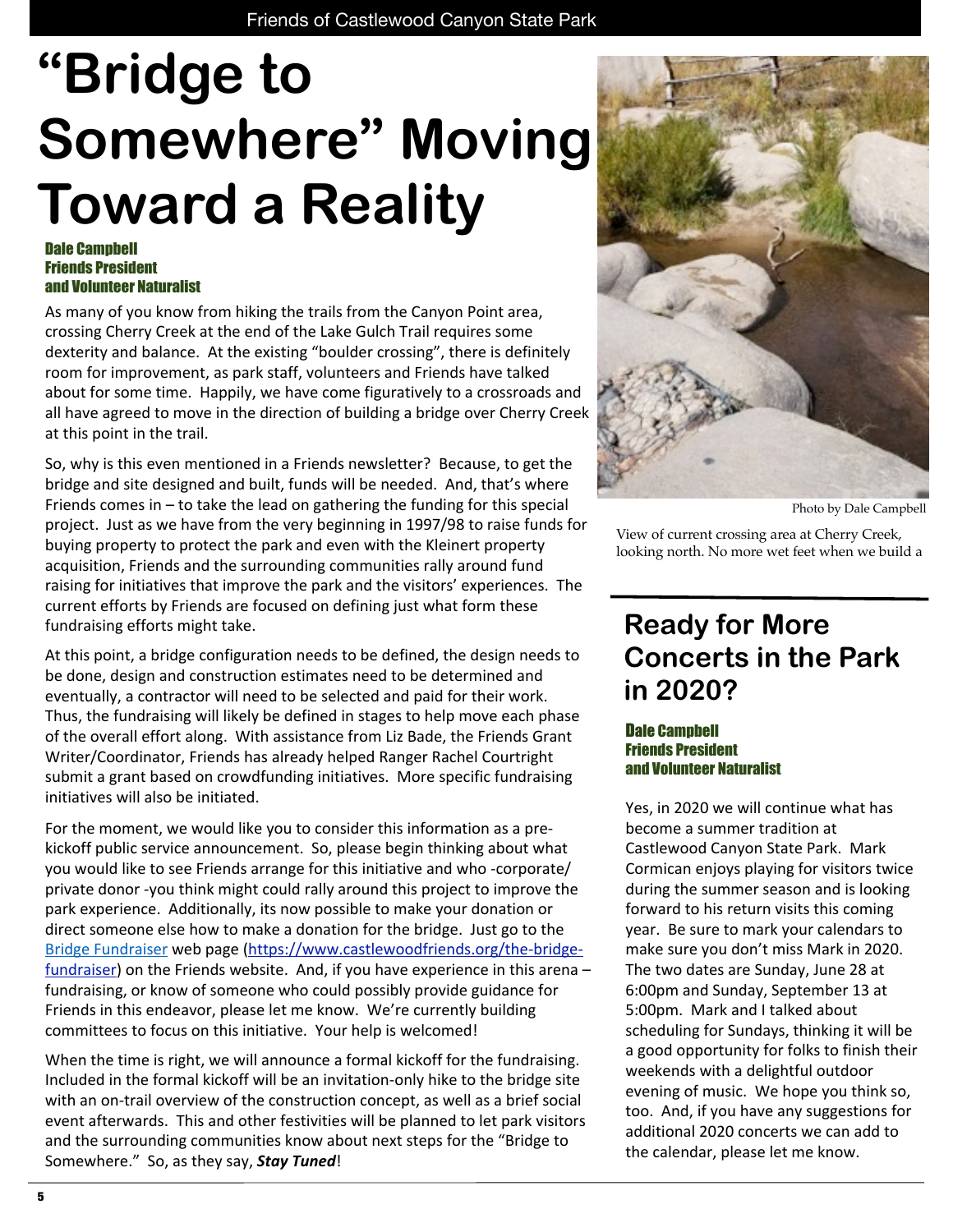### **What's New at the Kleinert Homestead**

### Liz Bade Friends Co-treasurer and Volunteer Naturalist

It's been five years since Friends contributed \$30,000 toward the purchase of this 15-acre addition to Castlewood Canyon State Park. Though it provided a needed base of operations for the park's west side, the property required lots of work to be fully utilized. Picture rutted driveways that turned to glorp after rain and snow melt; old tires, fallen tree remains, and old fencing adorning the grounds; a well that went kaput just after the purchase; and outbuildings that had become homes to all kinds of critters. Thanks to Joe, Brent, and several of our volunteers, the long list of fixes and improvements is now shorter.

For starters, LuAnne and Randy Howell along with Bill Johnson helped Joe replace the fence across the front of the property along Castlewood Canyon Road with simple, wildlifefriendly 3-wire. The existing, more complicated fence could ensnare or injure wildlife. The Howells also cleaned the barn, trimmed and removed trees, and other property cleanup. They rightly think that just the general cleanup has enhanced the property. The cleared out storage shed, across from the barn, and upper level of the barn have given the park room for equipment and a place for Joe's projects. Bill Johnson also installed plastic moisture guards and plywood siding inside the upper barn and on the ceiling. Bob Powers, Greg McCann, and Bill Lange built stairs that look like they'll last for years to the upper story barn door.

Also, check out on the next page the pair of lovely stairs leading up/down to the bunkhouse level that bracket the new well head and the massive retaining wall also built by Bob, Bill, and Greg. This wall allowed for additional level ground to assist in maneuvering equipment above and creating the location for the new well, below. Thorough grading and leveling has occurred throughout the property. New road base added to the driveways improves drainage.

Another extensive grading project created a large flat area for future seasonal volunteers who would live in their RV. As you can see in the photo to the right, it is backed by a new berm seeded with the same native foothill grass that Joe used on other graded sections throughout the property. In back of the berm a channel directs hillside drainage away from the RV site. An old line shed that had been located up on the hillside was torn down. The three objects just below the berm are a sewer line hookup, an electrical hookup, and a heated water supply (on the chance the site is used in winter). Camp Castlewood is in the works. (See next page)



Photo by Bob Powers

Bill Lange and Greg McCann along with Bob Powers helped build a retaining wall that will allow more flat space to maneuver equipment from the sheds.



Photo by Joe Marquez Working on the retaining wall are volunteers Greg McCann and Bob Powers.



Can you imagine Camp Castlewood.? This is the start of that possibility. Perhaps we will attract seasonal volunteers who want to park their trailer home and hook up to sewer, water and electric.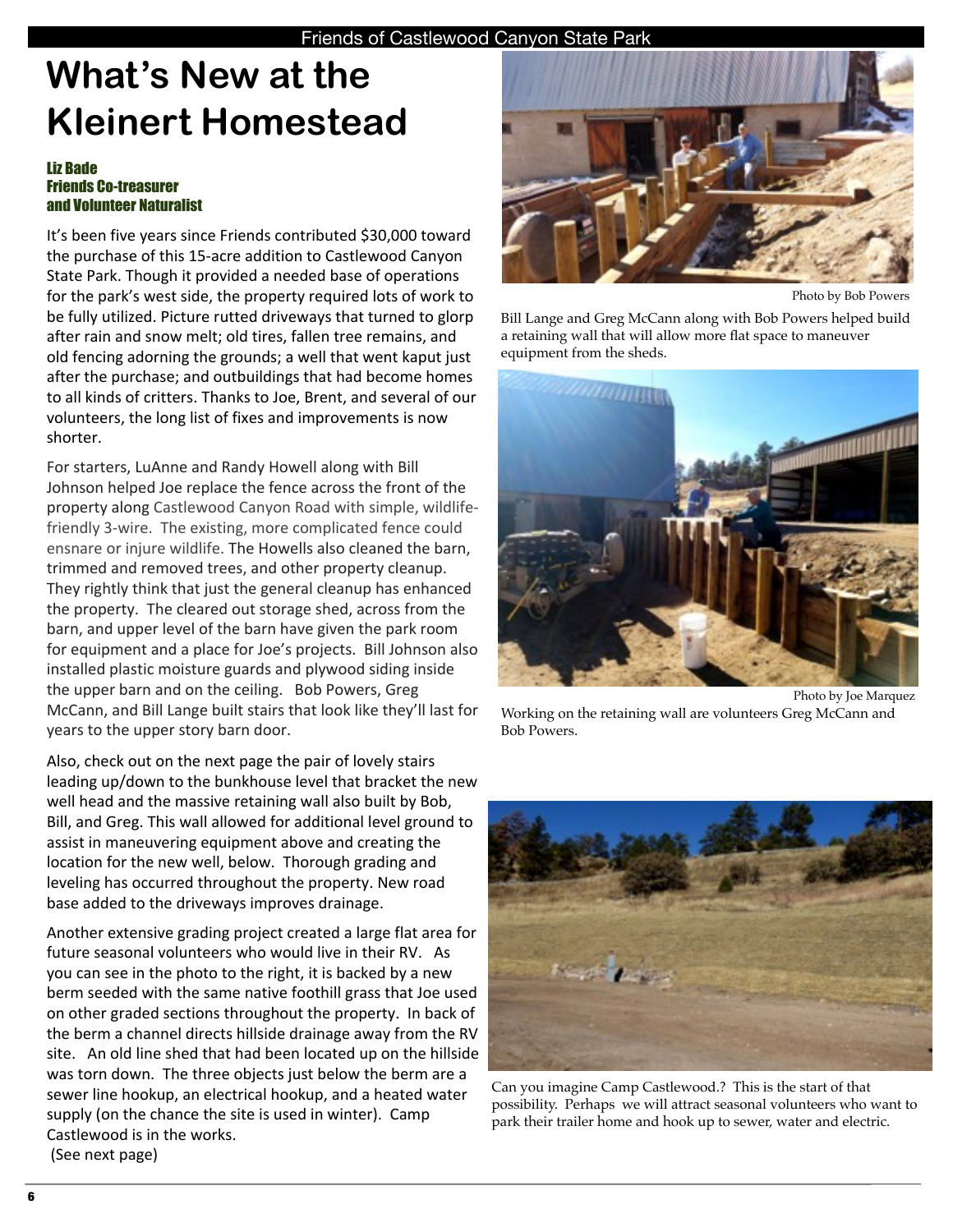Speaking of camping, when TeamWorks crews spent three weeks working on the Lake Gulch Trail widening, they camped in the field north of the house where Chris Glaeser and a group of Elizabeth High schoolers doing community service built a now well-used fire pit. Thanks to this summer's Bomb Cyclone that felled a big ponderosa across Castlewood Canyon Road, Joe & Company are crafting impressive ponderosa benches to complement the fire pit. Elizabeth High volunteers also helped stain the barn doors under Bob Powers' and Julie Brown's guidance.

Another urgent project was to install the new well. Weeks went by as the legal paperwork churned through the approval process. Finally, the old well, which was at the left of the house, was capped and its well house torn down. The new well was dug near the bunkhouse (see photo) - a complicated endeavor.

The bunkhouse is rustically charming but the insides weren't fit for any buckaroo let alone seasonal staff. So, to keep out small, unwanted guests, a custom window and door (that replaced a window) were installed. Notice how the trim was cut to match the stone siding. The new glass front door lets in more light and was also necessary to get furniture into the bunkhouse. Some volunteers donated furniture and it looks pretty cozy in there now. A picnic table allows dining al fresco with a view that can't be beat and someday maybe that outdoor area will be shaded by Lucas apple trees. Scott Gaffri already planted an apple tree nearby that Brent has been watering. It's a #8, one of two from that tree that were successfully grafted in 2018. We hope it lives because the original #8 at the Lucas homestead died over the winter.

The same day the apple tree was planted, Pam Steinman, Cherie and Charles Holverstott, and Jesse Conner did more barn cleanup. The bottom half of the barn still needs work so watch for the announcement of another cleanup party.

While the barn and bunkhouse have gotten a lot of attention, Brent has been a good steward of the Kleinert/Kinsella house with an eye to the comfort of its next occupant as well as responsibly updating it for current livability. Home improvements have included new appliances to replace the existing leaking or inoperable ones, as well as paint and other minor repairs, to make the house more comfortable and an asset to the park.

Thanks to the tons of work by park staff and volunteers, the Kleinert homestead has become an attractive and useful part of the park - but, there's always more to do. The RV site will eventually get a concrete pad, picnic area, and, potentially, a firepit. The bunkhouse picnic area begs for some amenities to make it homier for seasonal staff who might live there. A water-thrifty, pollinator garden adjacent to the house and maybe near the bunkhouse would add to their appeal. And, did anyone mention weeds?

So, stay tuned and when next you see Joe, ask him about the trap doors in the barn loft and about what he's discovered during the renovation work over the last five years.



Photo by Liz Bade

This shot of the new well shows the retaining wall and the new stairs as well.

The great new door in the bunkhouse lets in more light and allows for furniture to be moved in and out.



Photo by Liz Bade



Photo by Brent Lounsbury

Furry residents hang out in the kitchen of the old Kleinert house. Lily, a Dumb Friends League rescue Italian Greyhound, piled in with Sylvia and her brother Rilke who were adopted as kittens after they were discovered in a haystack at Barr Lake State Park. How many Lounsburys can you fit into a single doggie bed?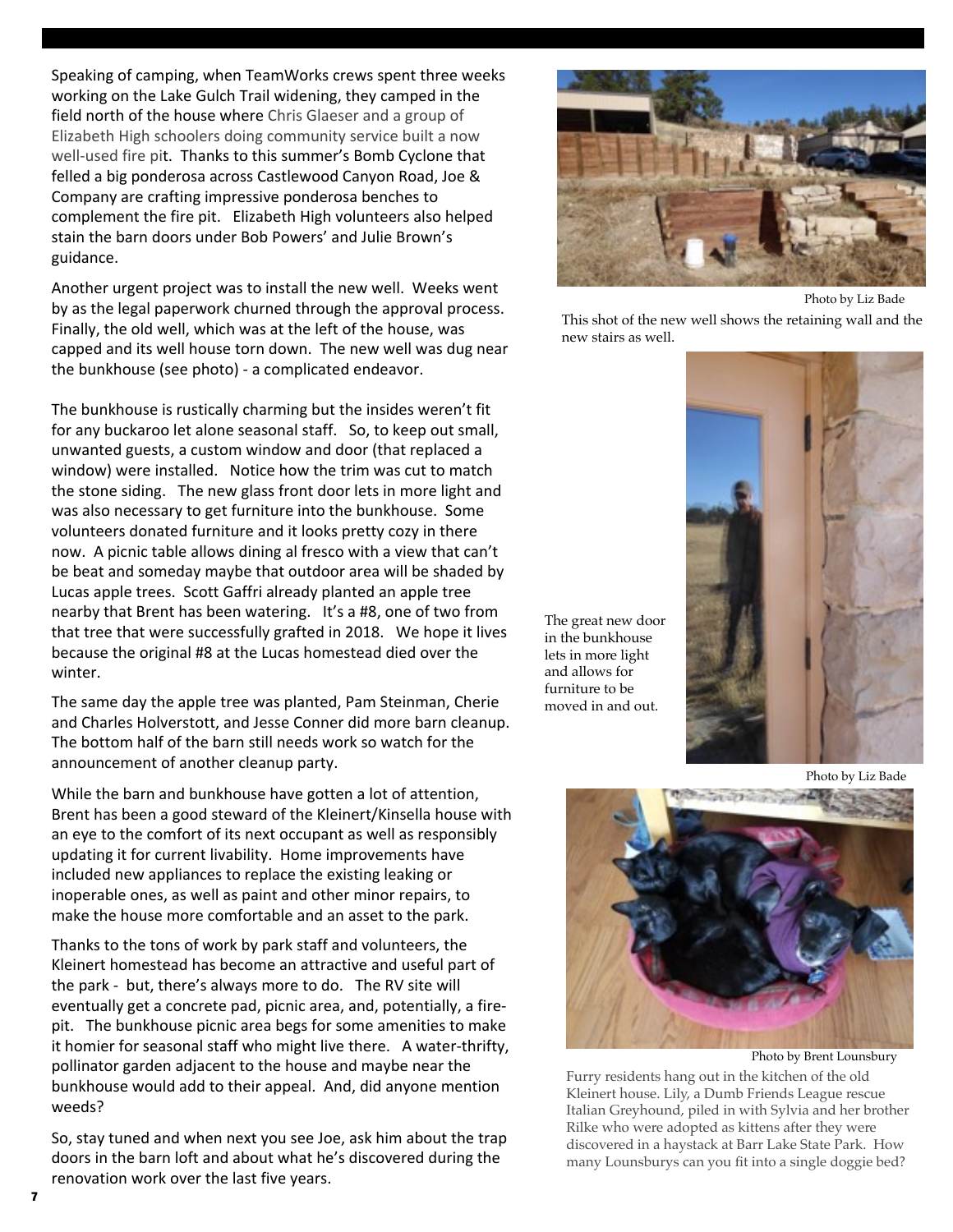### Friends of Castlewood Canyon State Park **Snake Migration & Hibernation (Brumation)**



### Skip Pumfrey Volunteer Naturalist

One warm morning in late September, I headed out for a hike in the park. As I scanned the surrounding prairie, the grass seemed to be moving; not like wind blowing, but like infantry soldiers low-crawling toward their objective. Getting closer, I saw several snakes crawling through the grass. I followed them up to seven miles to see where they were going. As they progressed toward Castlewood Canyon, we crossed park roads and trails. Other snakes also crossed following similar parallel paths. Eventually, we came to a small hole within a crack in the canyon caprock. Deep fissures in the fragmented canyon rock walls allow snakes access to frost-free subterranean chambers, which prevents both freezing and dehydration. The snakes began to slither into (ingress) the hole, one by one or in small groups. Snakes of all kinds, prairie rattlesnakes, garter snakes, bull snakes, western hognose snakes, young and old, male and female, entered the same den, hibernacula. A den might contain an individual or hundreds of snakes. Many snakes return to the same den they were born in year after year, frequently following the same path. How they manage this migration is a matter of speculation but scent trails and the position of the sun may play a role. Changing temperatures and shortening daylight periods apparently trigger the migration. Also, cold-induced sluggishness means the reptiles are less able to catch and digest prey and avoid predators.

Although this den was in the rock face of the canyon, other dens in the park might be located near water in long-tailed weasel or prairie dog holes, wells, mine shafts, caves or in cracks along building foundations where they can get below the frost line. Four dens observed by park volunteers are located at: just below the canyon rim at the top of the Rim Rock trail just before the last turn to the right, in a North/South crack west of the Indian Bathtub, at the base of the Vulture Walls, and in a hole near a foundation on the Lucas homestead. 

A volunteer once scrambled down the Vulture Wall and when he jumped to the ground, he found himself surrounded by 12 prairie rattlesnakes. Planning to re-climb the wall, he reached up to grab a ledge but found another rattlesnake there. To escape, he leaped downhill onto a tree and then climbed back down to the ground.

In my many years observing animal behavior, I, like Doctor Doolittle, learned to talk to animals. Since I couldn't see into the den, I asked my rattlesnake friend, Buzz, to tell me about it. He said snakes pile on top of each other or roll themselves into a large ball in the den to maintain their body heat. Unlike bears, they didn't gorge themselves gaining hundreds of pounds in the fall and lower their body temperature by altering their metabolic cycle to enter into a torpor-like state. Instead, snakes eat little before hibernating and entered a torpor- like state because they cannot regulate their body temperature. In this depressed metabolic state, some can go without food for a year. They become extremely lethargic but not completely immobile. They will mate, drink water and move about when temperatures (55  $^{\circ}$  F) permit. The snakes may not hibernate all winter; they may emerge on warm, sunny days to bask in the sun near the den, even when snow covers the ground. Buzz told be to return in April when I could see the snakes emerge (egress) again to bask in the sun, resume hunting and feeding. Early on, they may return to the den repeatedly when temperatures become too low. This behavior could last for several days or weeks; finally, the snakes begin their migration back to their summer hunting areas following the same paths used the previous fall. Depending on the weather, snakes may hibernate for up to seven months.

Pregnant prairie rattlesnake females do not travel as far as the other snakes when they leave the den; instead, they consume large amounts of food for a month and then stop foraging and enter a secondary maternity den, perhaps in a Bushy Tailed Wood Rat nest, singularly or in groups. They spend considerable time basking to provide favorable internal temperatures for the developing young. In late summer, stimulated male prairie rattlesnakes, travel as many as eight miles in incredibly straight lines searching for females.

: Sources: America's Snake: the Rise and Fall of The Timber Rattlesnake by Ted Levin. The University of Chicago Press; Rattlesnake Portrait of a predator by Manny Rubio. Smithsonian Institution Press; Interviews with Ron Claussen and other naturalists, and game management personnel.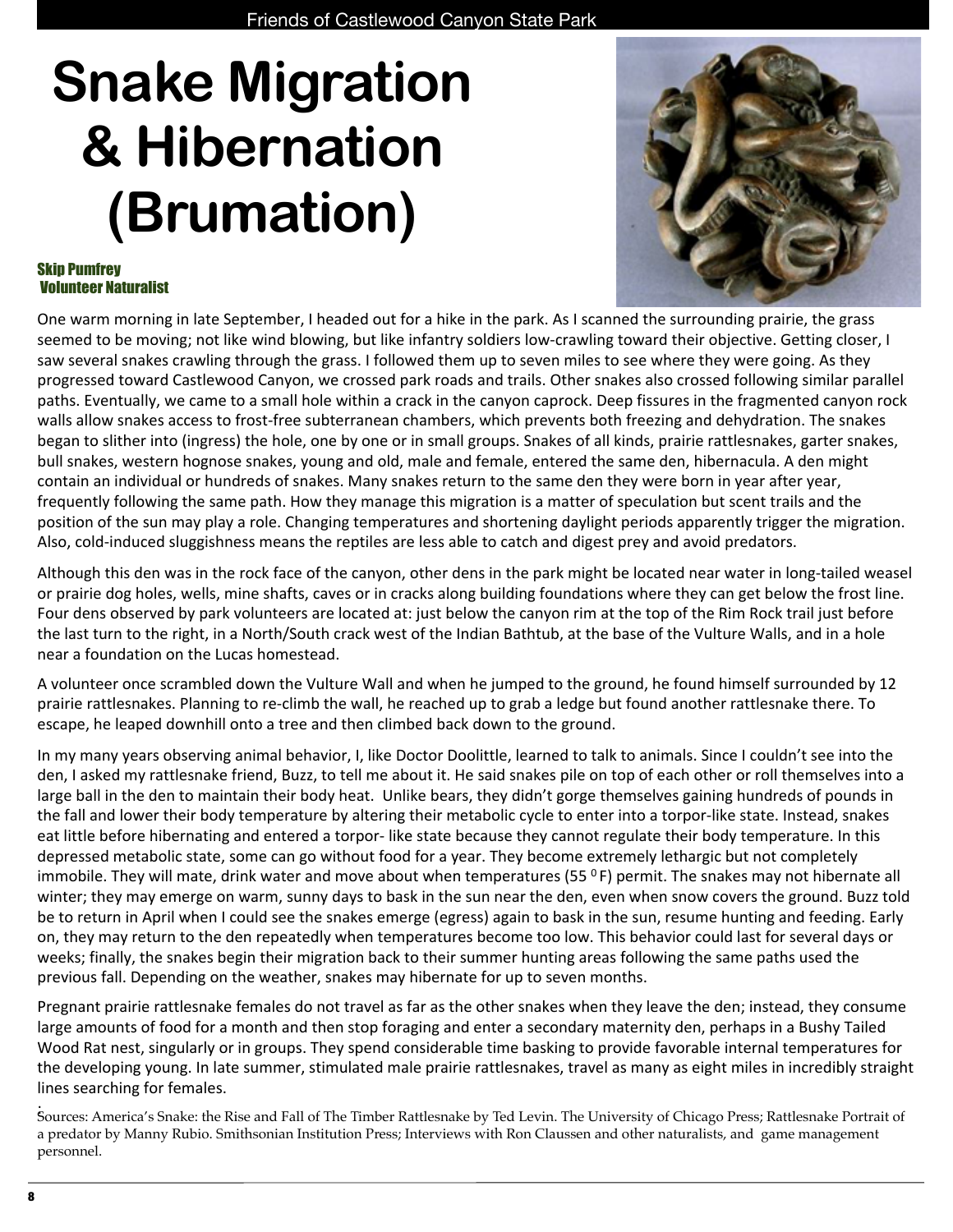### **'Saving Lucas Orchard' Project Moves Along**

### Scott Gaffri Friends Member and Volunteer Naturalist

Two years ago we started the grafting program at the Lucas Orchard with financial help from Friends for materials. This fall we finally have some trees in the ground at the Kleinert property. 

Two trees were planted in late September with the help of Pam Steinman, Cherie and Charles Holverstott. Additional trees will be planted at Lucas Homestead after dormancy later in the fall before the ground is too frozen and more next spring. The exciting news is that we have hopefully saved the genetics of one of the historic trees, #8 of the Lucas Orchard, which

died this past season. We have three small trees that were successfully grafted from #8, one was the first tree planted at the Kleinert property in September and another will be planted at the Lucas Orchard either this fall or early spring.

The orchard is looking healthy with apples on most of the trees. A pruning effort to cut out the dead branches will be conducted, and additional trees will be planted later this fall and again in the spring.

Through documentation of the various techniques used and their results during the pruning, grafting and planting activities we will learn what works best at the park. This program requires patience. Results are not immediate. But hopefully in the next couple of years, we will have a healthy orchard at the Lucas homestead with new trees established and we will have developed a new orchard at the Kleinert property.

Photos by Scott Gaffri,, Pam Steinman and Charles Holverstott

Jesse Connor mans the pick axe to start the planting process. Below, Scott Gaffri and Pam Steinman work wire into the ground to keep critters out.



Charles Holverstott, white shirt, helps Scott Gaffri and Jesse ease the young tree into its new home.



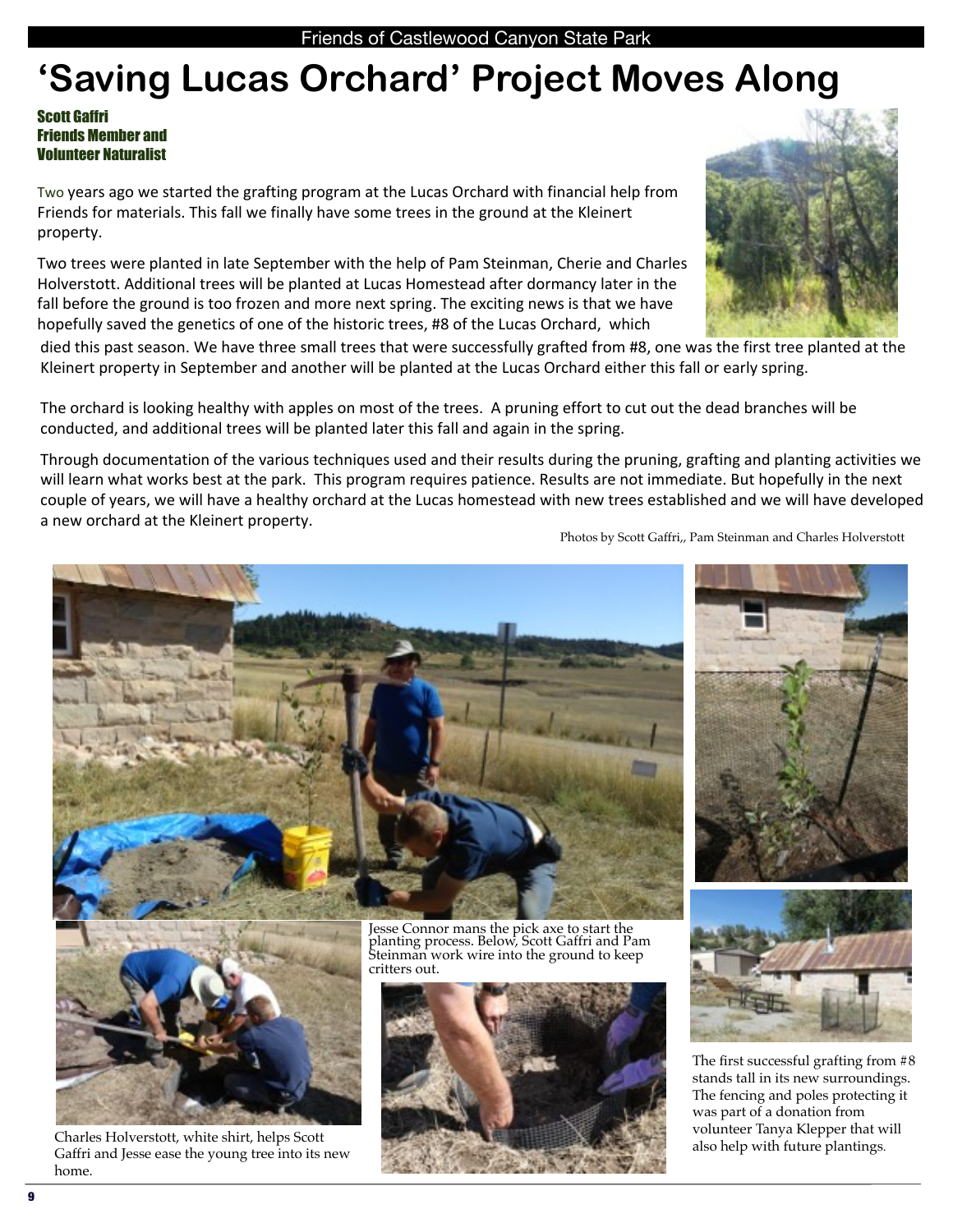# **Dam Run 2019 – Another Success**

#### Dale Campbell Friends President and Volunteer Naturalist



2019 marked the sixth year that Friends of Castlewood Canyon has been able to hold the Dam Run at Castlewood Canyon State Park. For 2019, we had a phenomenal increase (50 percent) in signups and in conjunction with Friends of Cheyenne Mountain State Park, launched the State Park Duo Series. Here's a quick look at what that means for the park and Friends.

There were 202 registrations, which is a 50 percent increase over the previous three years of the Dam Run. There were 104 female runners and 98 male runners registered. Of the overall registrations, there were 141 registrations for the 10k run and 61 registrations for the 5k run. And, through the partnership with the Friends of Cheyenne Mountain State Park, 49 of the registrations were for the "Duo Series," which allowed these runners to register at a discounted price for both events ("Run the Canyon, then the Mountain.") On the day of the Dam Run, 172 runners actually participated in the event. Overall, we raised a little over \$4,500 to go toward projects in the park.

We are grateful for our volunteers who got up early and showed up in the dark on the day of the Run. Having them helping in so many different ways is core to the overall success of this fund-raising event. The Dam Run planning committee also appreciates our growing list of sponsors and supporting vendors. These include: Arc'teryx Castle Rock Outlet, Barr Lake State Park, Cabela's - Lone Tree, Castlewood Canyon State Park, Colorado Institute of Massage Therapy, Crowfoot Valley Coffee, Douglas County Search and Rescue, Einstein Bros. Bagels, Eleven17 Photography, Friends of Cheyenne Mountain State Park, King Soopers - Parker South, Natural Grocers - Parker, RoadRunner Sports, Safeway - Parker, Timing Consortium, and Zamar Screen Printing Inc. We would especially like to recognize the support of our neighbors to the north – the fire fighters/paramedics from the Franktown Fire Protection District.

And, of course, what would the Dam Run be without the Castlewood Canyon Breakfast Club's support of the post run pancake breakfast. The expanded crew for this year once again delighted runners and volunteers alike with the deliciously warm pancakes, sausages and condiments. And, our newest Park Ranger, Rachel Courtright, also helped enhance the breakfast offering with her homemade strawberry sauce. We hope she will continue with her breakfast contribution next year!

With the growth and fundraising success of this year's Dam Run, we are looking forward to the  $7<sup>th</sup>$  staging of this trail run. Mark your calendars now for the 20<sup>th</sup> of September next year. Yes, that's right, the date is 9/20/20. We'll plan on seeing you there!



Photos by Eleven17 Photography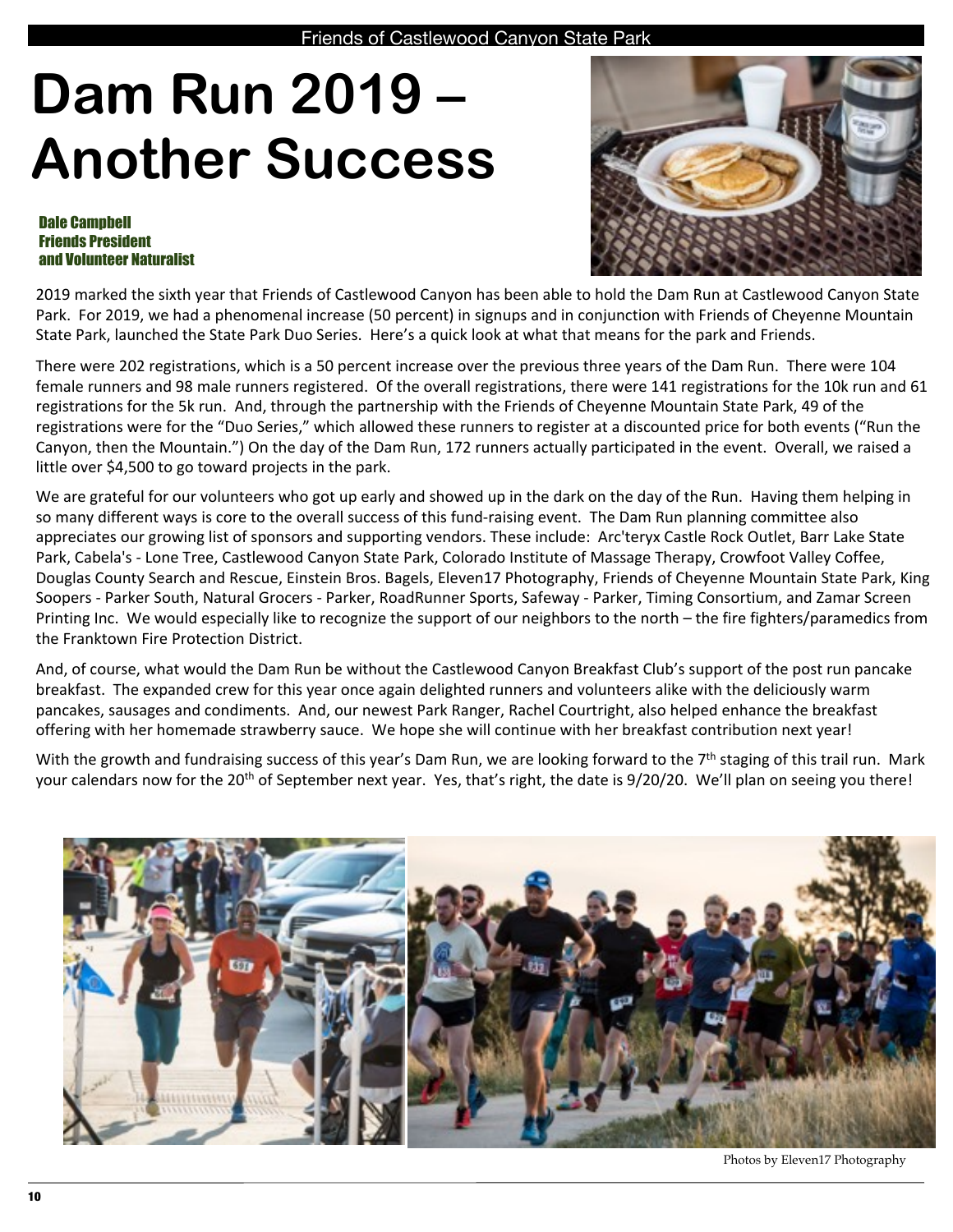# Team Works--Money Well Spent

#### Liz Bade Friends Co-treasurer and Volunteer Naturalist

What effects do over 190,000 visitors a year have on Castlewood Canyon State Park? Their happy feet wear down the trails and have created unofficial (social) trails throughout this popular park. This wear and tear contributes to erosion and encroachment into habitat of the park's birds, animals and plants  $-$  some of which are rare enough that Castlewood Canyon is one of three state parks designated as a Colorado Natural Area.



throstroy wells, expanding trade, and <sub>d</sub>epar-an of a Carburat experiences and keeping. Useful feats together; teaming up to move keeps rayles, or just every for months, more than a sig u. "hher!



Our very busy park, which is open from sunrise to sunset, only has four full-time staff to manage the entire park. During the busiest season – May thru Sept – two seasonal employees are added to the roster. However, to effectively maintain Castlewood Canyon's physical facilities and natural resources, park management must hire outside help - a difficult proposition based on tight CPW budgets. Park Manager Brent Lounsbury, put it this way:

"FY19 saw 190,000 park visitors, which topped our previous peak in 2017 by 30,000. Douglas County, our main draw, will grow from 287,000 people in 2010 to an estimated 350,000 people in 2020; the trend is up, up, up.

Minimum wage has increased from \$8/hr in 2014 to \$11.10 an hour in 2019. It will go to \$12.00/hr in 2020. Given that increase, Castlewood's budget would have to have gone up by approximately \$15,600 since 2016 (when we paid \$10/ hour) in order to have the same amount of temp staff time. Instead, since 2016 the budget has only gone up by \$1,500 (which covered an increase in utilities). In essence, we have about 20 percent less staff time than we did in 2016, despite a 14 percent visitation increase in the same timeframe."

This year Friends of Castlewood Canyon State Park committed \$11,000 to fund two weeks of work by a 12-person crew provided by TeamWorks, Inc. TeamWorks provides opportunities in project management and participation to individuals in their late teens to early 20s who might not otherwise experience this important life stepping stone. Their crew members are hard-working individuals who have high ambition but have not previously been given opportunities to meet their potentials. They come from both rural and urban areas. This year, the crews worked on widening Lake Gulch trail so that an UTV could travel to Cherry Creek if needed to evacuate an injured hiker.

Friends fortunately received two grants to help pay for a third week of work by TeamWorks. We are very grateful to the Colorado Parks Foundation and to Liberty Community Giving for helping us fund this project. An important part in obtaining the grants was Friends \$11,000 commitment; 104 in kind volunteer hours valued at \$1,664 by John Graboski, Bill Lang, John Lipe, and Bob Powers; 249 CPW staff hours valued at \$6,563 by the full-time staff; materials/porta potty expenses of \$2,399; and finally, TeamWorks who provided us with an in-kind third work week by their incredible Team Leaders because the second week's crew was short staffed.

This was a project in which several partners invested time and money so, please, take a hike down Lake Gulch trail and see the results for yourself. Because of the grants and in-kind work and materials, Friends only needed to spend \$6,221 out of the 2019 \$11,000 commitment. We've budgeted another \$11,000 for 2020 to help preserve and protect Castlewood Canyon's resources. To learn more about TeamWorks, go to https://teensinc.org/lincoln-hills-teamworks/